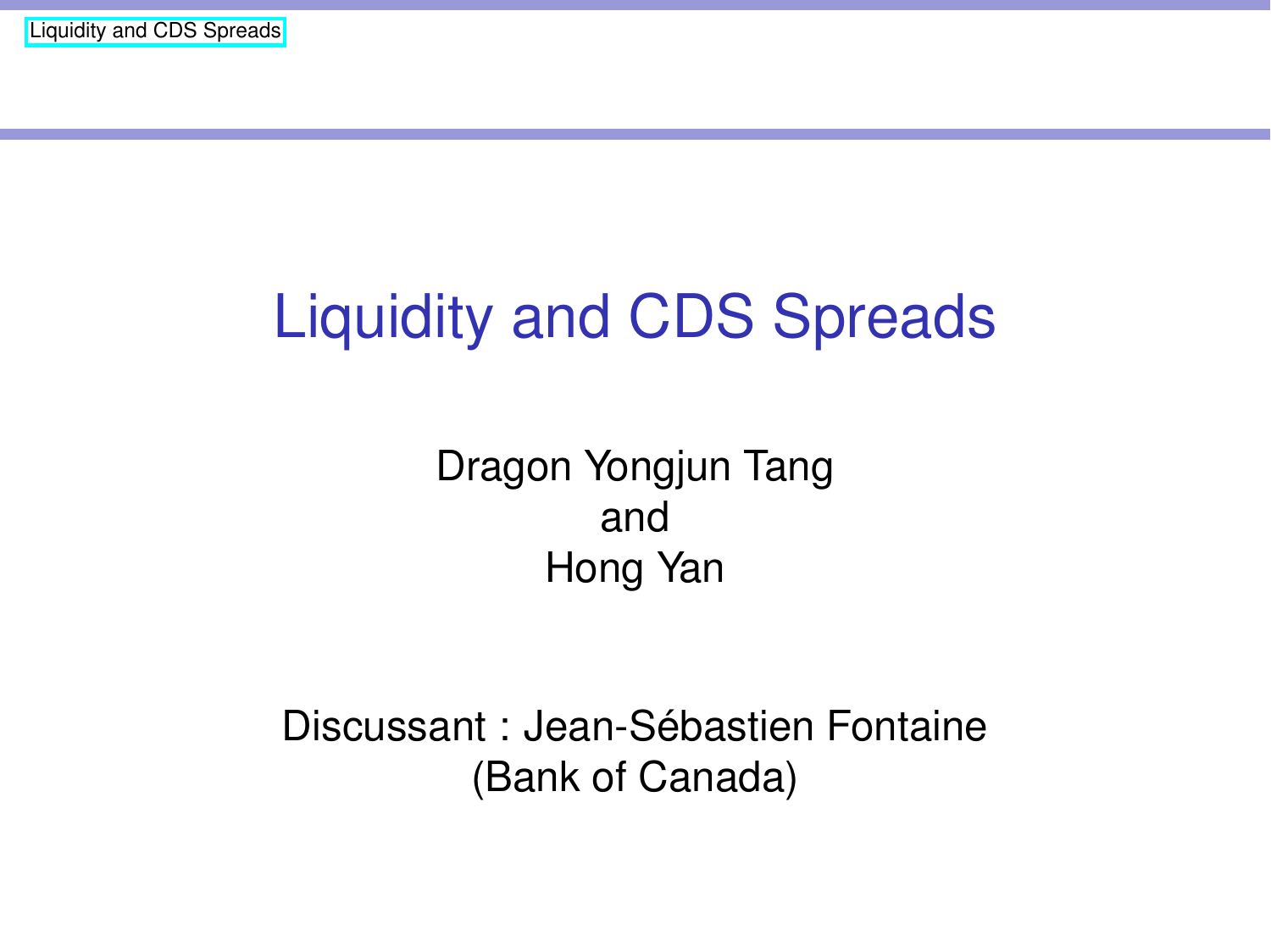# **Objectives**

1. Measure the liquidity and liquidity risk premium in Credit Default Swap spreads : this has important implications for measures of default risk.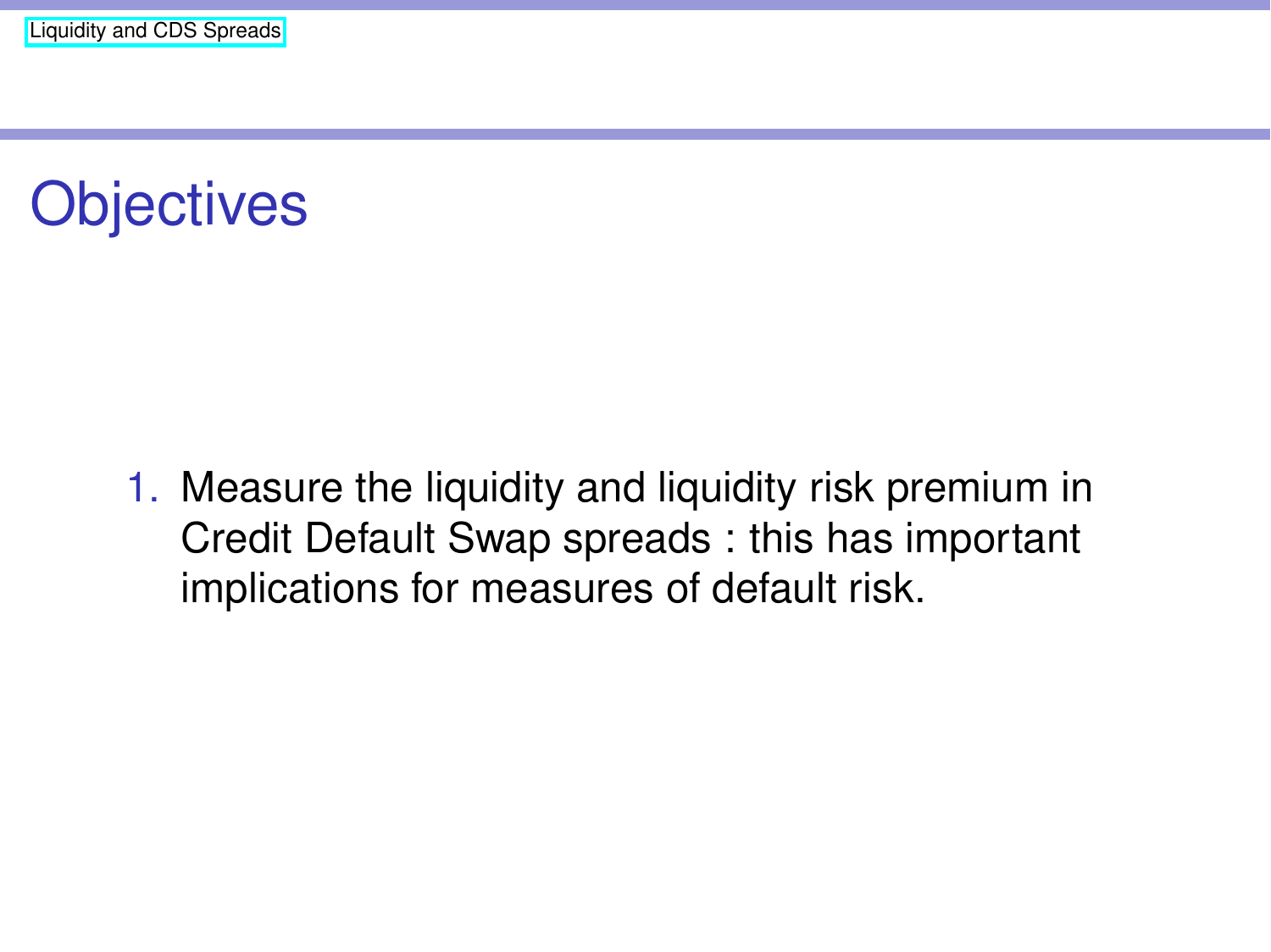#### **Objectives**

In particular : the credit spread puzzle.

- $\triangleright$  Corporate bond spreads are larger than predictions from model of default risk. (e.g. Collin-Dufresnes et al. (2001), Huang and Huang (2003))
- $\triangleright$  Use CDS spreads as model-free measures of default risk : the non-default component is a residual. (e.g. Longstaff et al. (2005))
- $\blacktriangleright$  If CDS spreads carry a liquidity premium, then default risk is overestimated.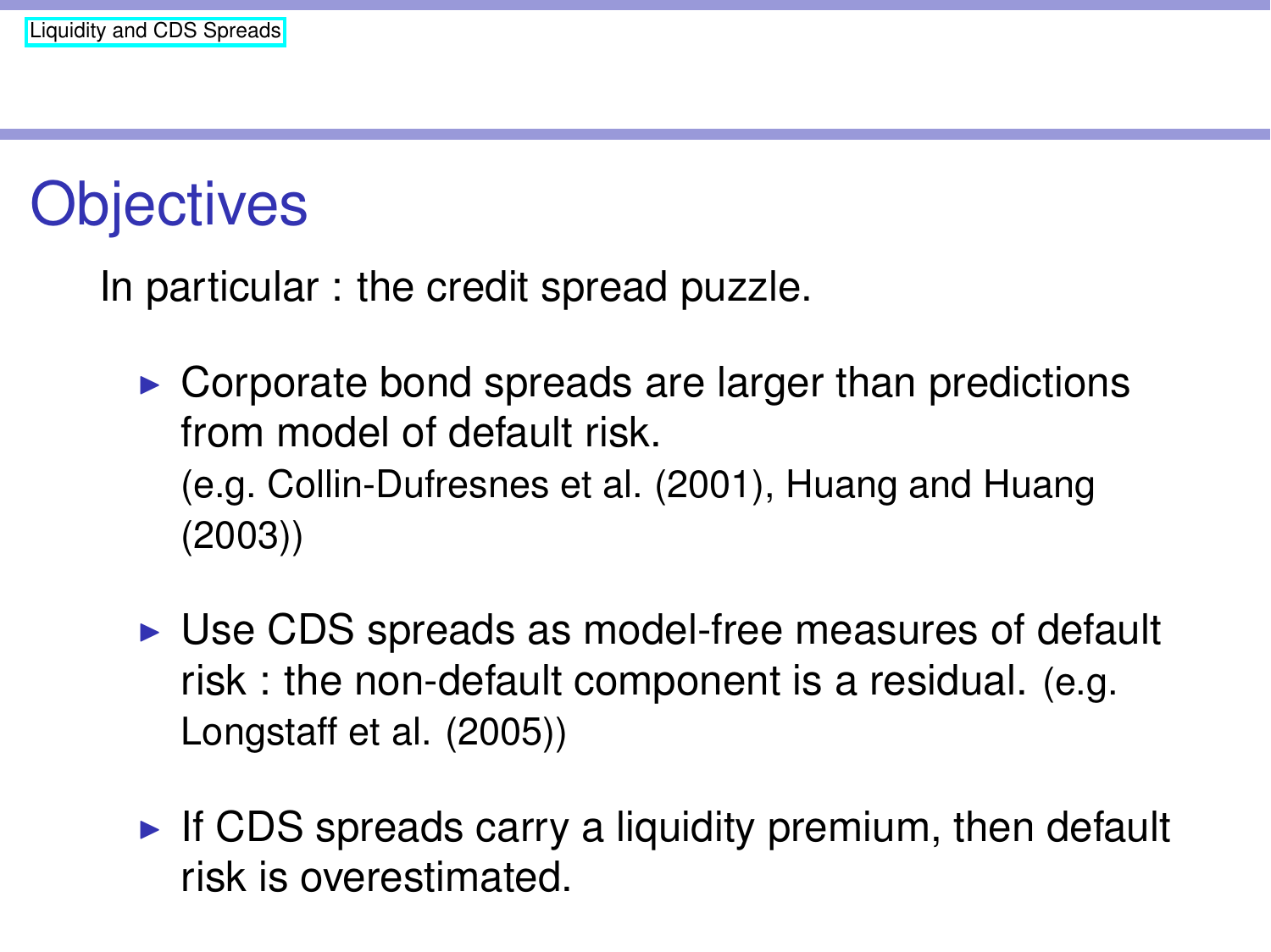# **Objectives**

- 1. Measure the liquidity and liquidity risk premium in Credit Default Swap spreads.
- 2. Characterize the sources of illiquidity in the Credit Default Swap market : there is a tension between search friction and adverse selection.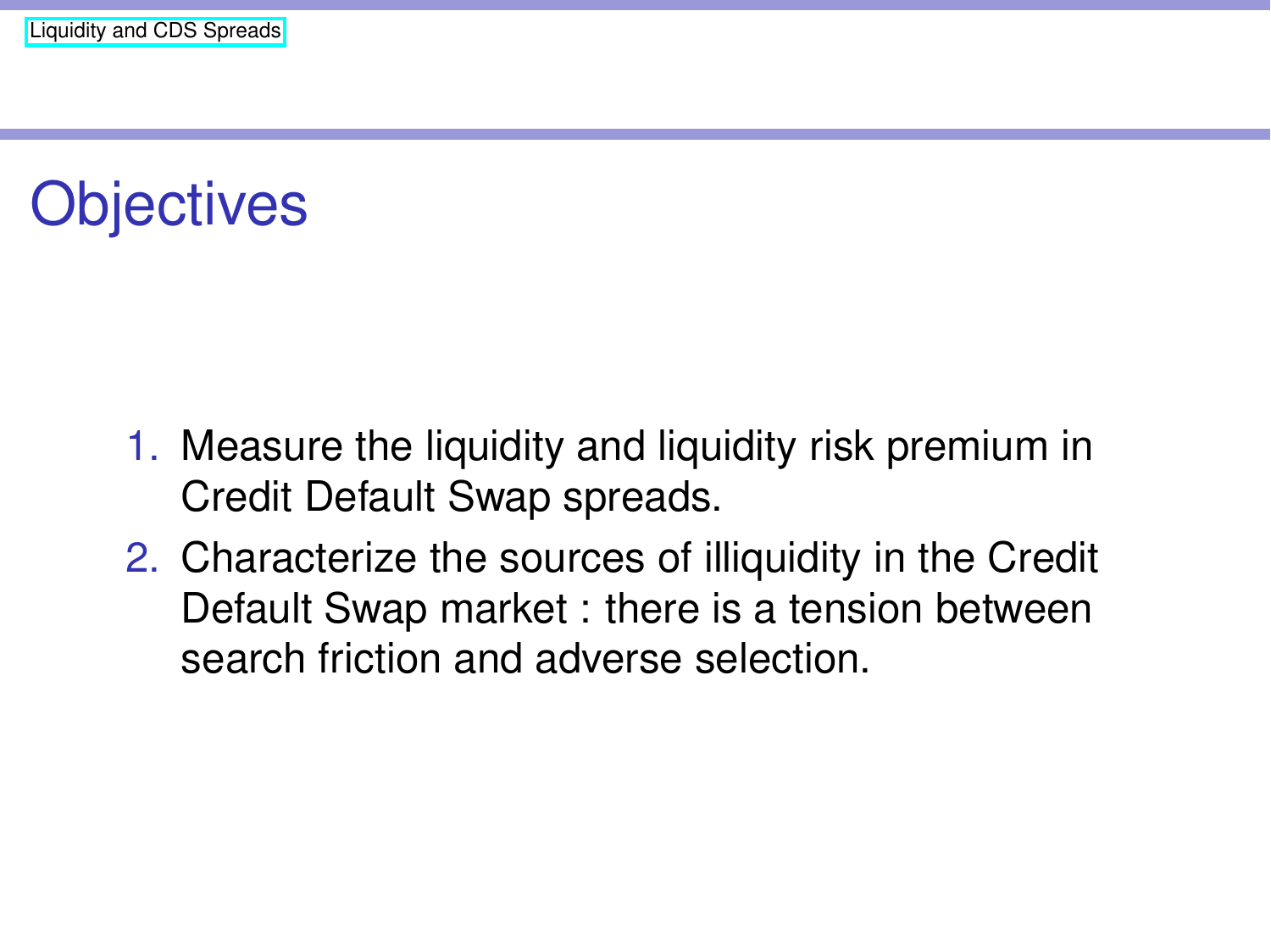#### **Objectives**

- $\blacktriangleright$  Illiquidity due to search frictions. It is more costly to carry a short CDS position. CDS spreads rise when liquidity decreases.
- $\blacktriangleright$  Illiquidity due to adverse selection. Banks are large buyers of CDS and may strategically hide in higher liquidity to benefit from private information. CDS spreads rise when liquidity increases. (See e.g. Acharya and Johnson (2007))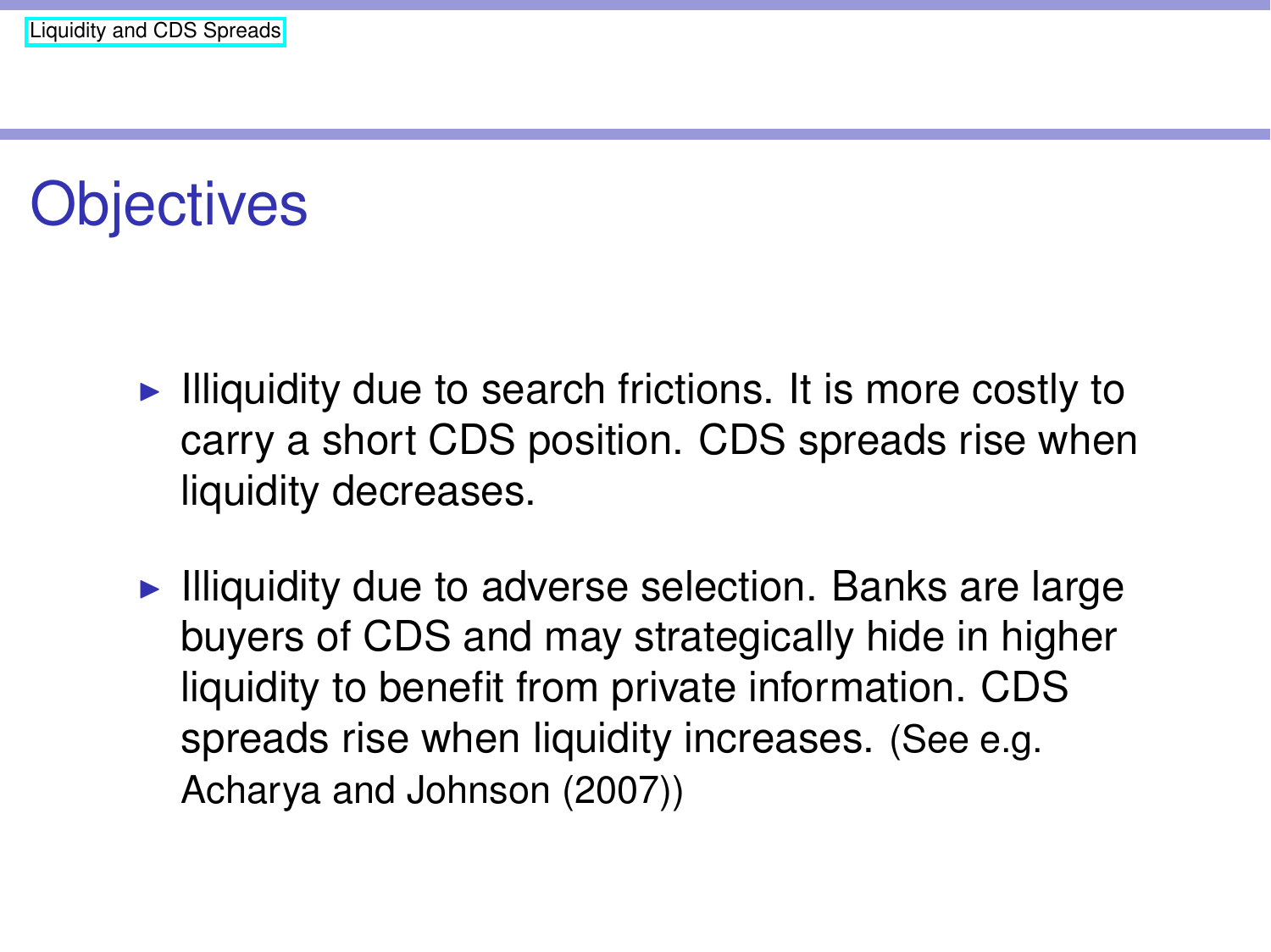## **Strategy**

A reduced-form panel approach:

 $CDS_{i,t} = a+b \times Liquidity_{i,t} + c \times CreditRisk_{i,t} + Dummy_t + \epsilon_{i,t}$ 

- $\triangleright$  CreditTrade data, aggregated to monthly frequency, 1997-2006.
- $\blacktriangleright$  Firm-specific controls : Implied vol., Implied jumps, Ratings, Leverage, ...
- $\blacktriangleright$  Time dummies.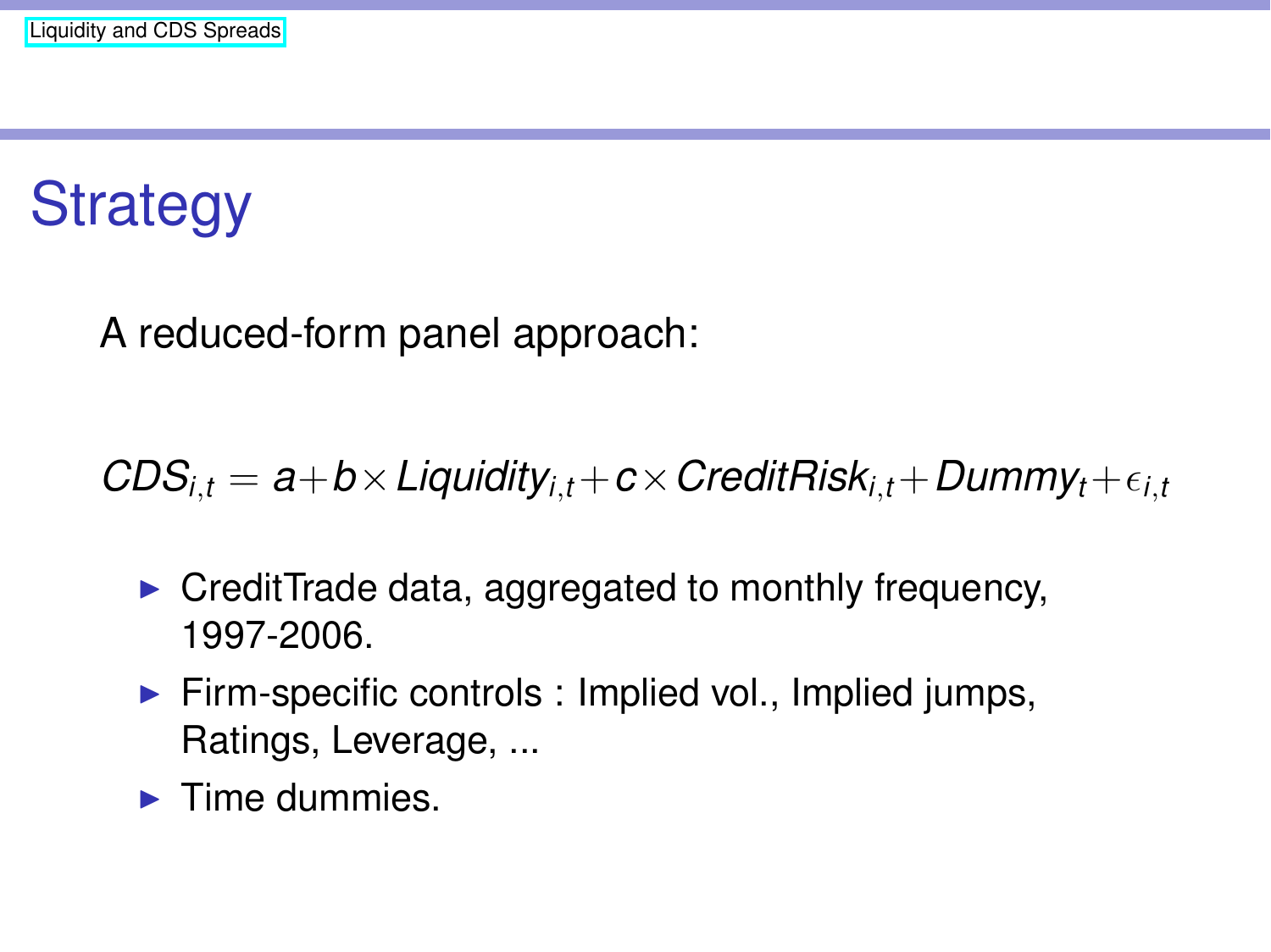### Measures of Liquidity

- 1. BAS : Bid-Ask spread in percentage of the mid-quote.
- 2. T2Q : Ratio of trades to quotes : matching intensity.
- 3. V2V : Ratio of volatility to volume (trades + quotes).
- 4. NOC : Number of contracts outstanding.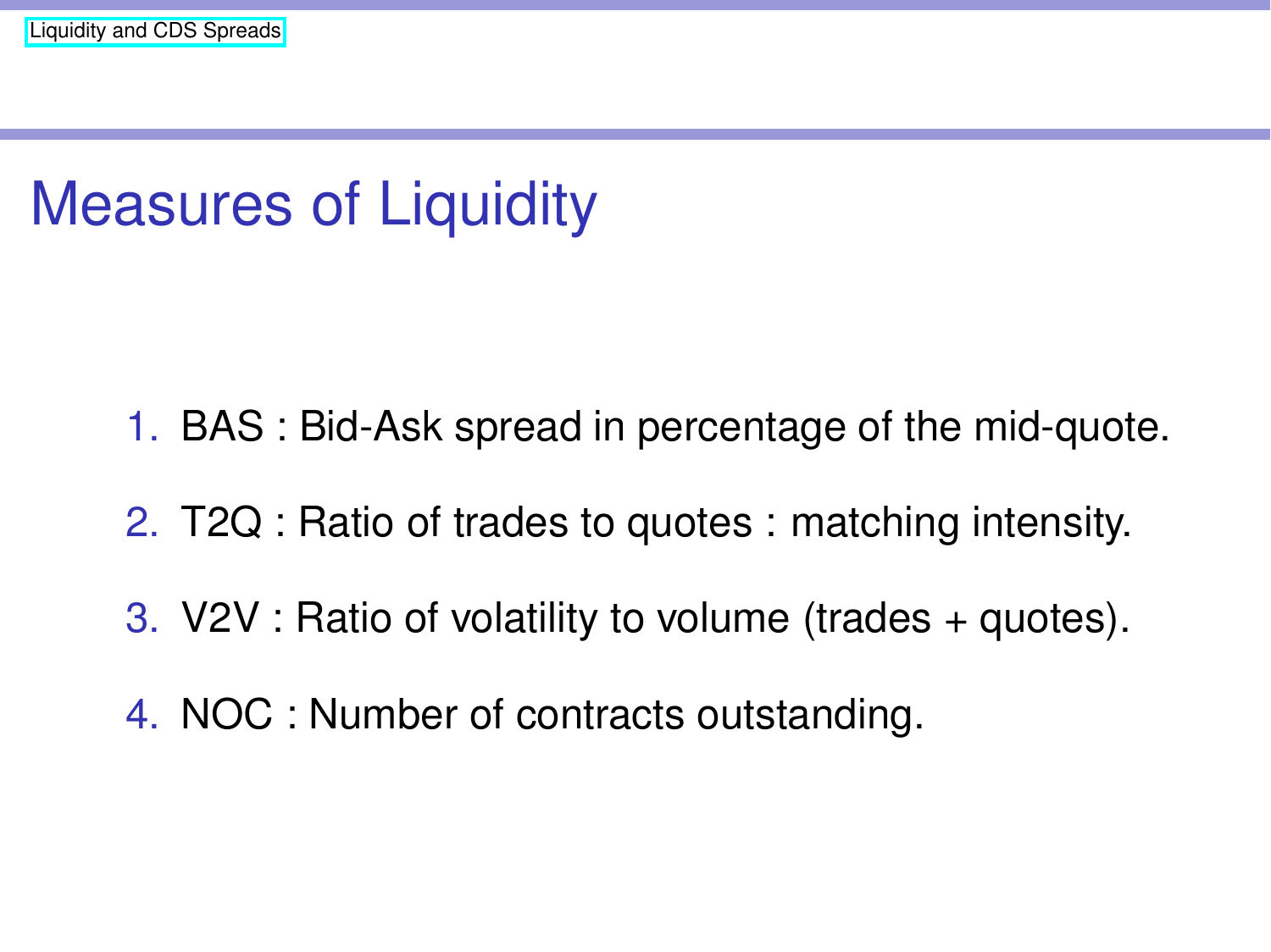# **Results**

|              | BAS    | T2Q     | V2V    | <b>NOC</b> |
|--------------|--------|---------|--------|------------|
|              | 14.71  | $-1.11$ | 4.09   | 0.22       |
|              | (1.88) | (-1.41) | (6.96) | (4.46)     |
| Impact (bps) | 2.4    | 0.4     | 32.5   | 17.8       |

Impact : Variation in CDS spread associated to a one standard deviation increase in liquidity/illiquidity measure.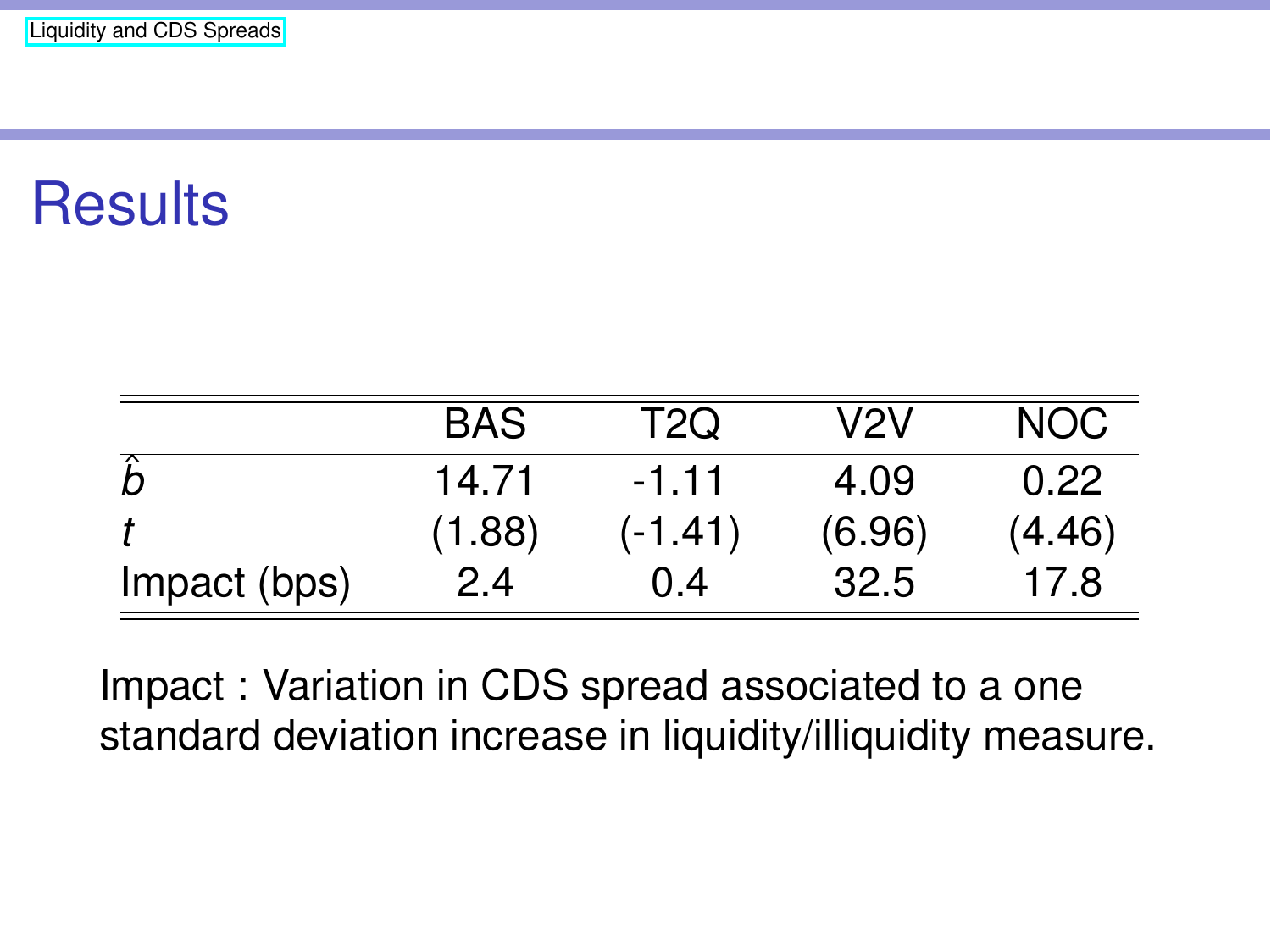### **Results**

|              | <b>BAS</b> | T2Q       | V2V    | NOC.   |
|--------------|------------|-----------|--------|--------|
|              | 14.71      | $-1.11$   | 4.09   | 0.22   |
|              | (1.88)     | $(-1.41)$ | (6.96) | (4.46) |
| Impact (bps) | 2.4        | (0.4)     | 32.5   | 17.8   |

Benchmark :

- $\blacktriangleright$  Longstaff, Mithal and Neis (2005) from corporate bonds.
- $\blacktriangleright$  Longstaff (2004) from RefCorp and Treasury bonds.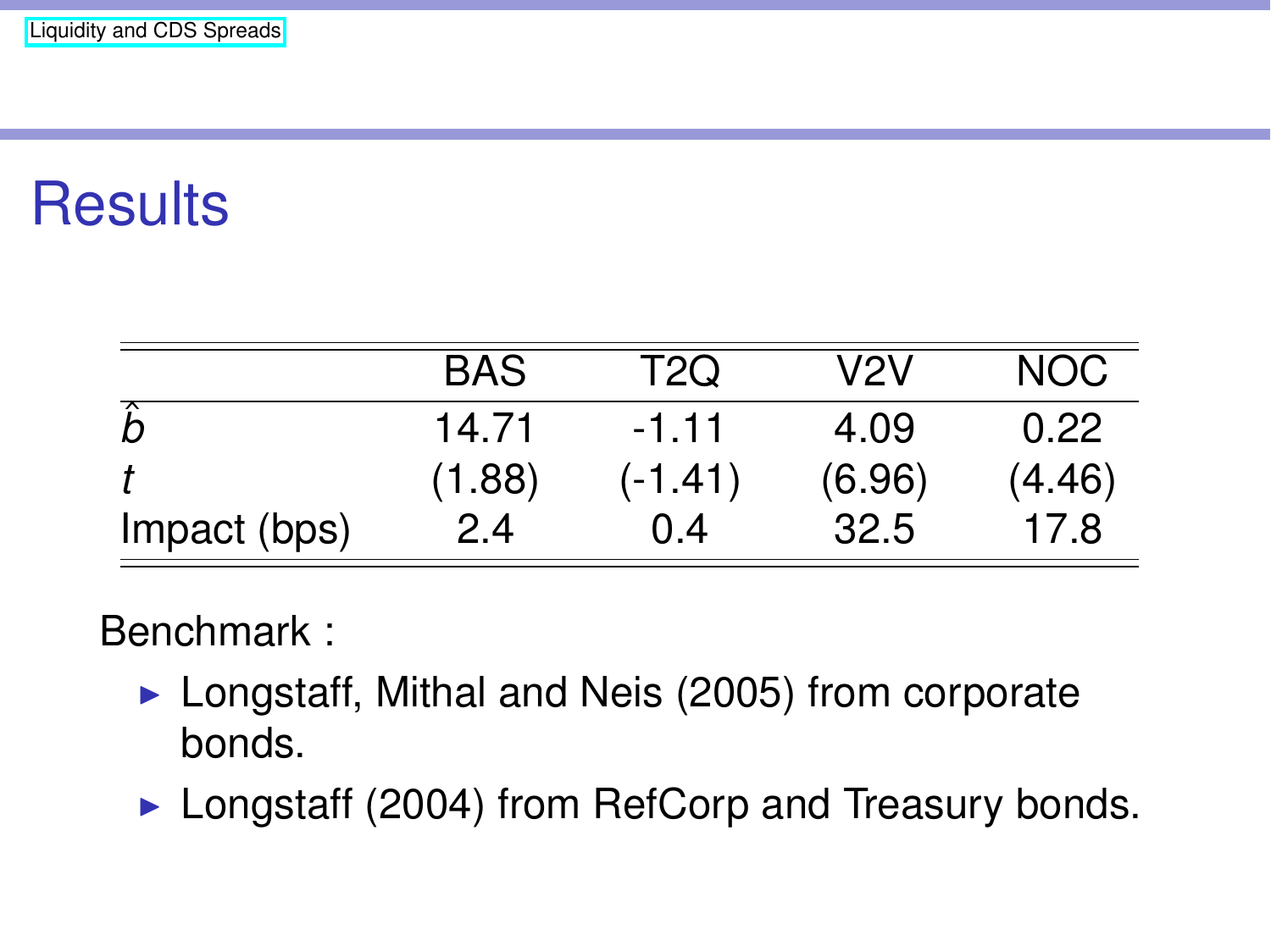# Splitting the Sample

OI = Order Imbalance = Number of buy quotes minus number of sell quotes.

| ĥ                | All       | ΩI        | OI        |
|------------------|-----------|-----------|-----------|
|                  |           | < 0       | >0        |
| <b>BAS</b>       | 14.71     | 39.27     | $-29.94$  |
|                  | (1.88)    | (2.23)    | $(-1.35)$ |
| T <sub>2</sub> Q | $-1.11$   | $-14.41$  | 6.62      |
|                  | $(-1.41)$ | $(-2.34)$ | (2.13)    |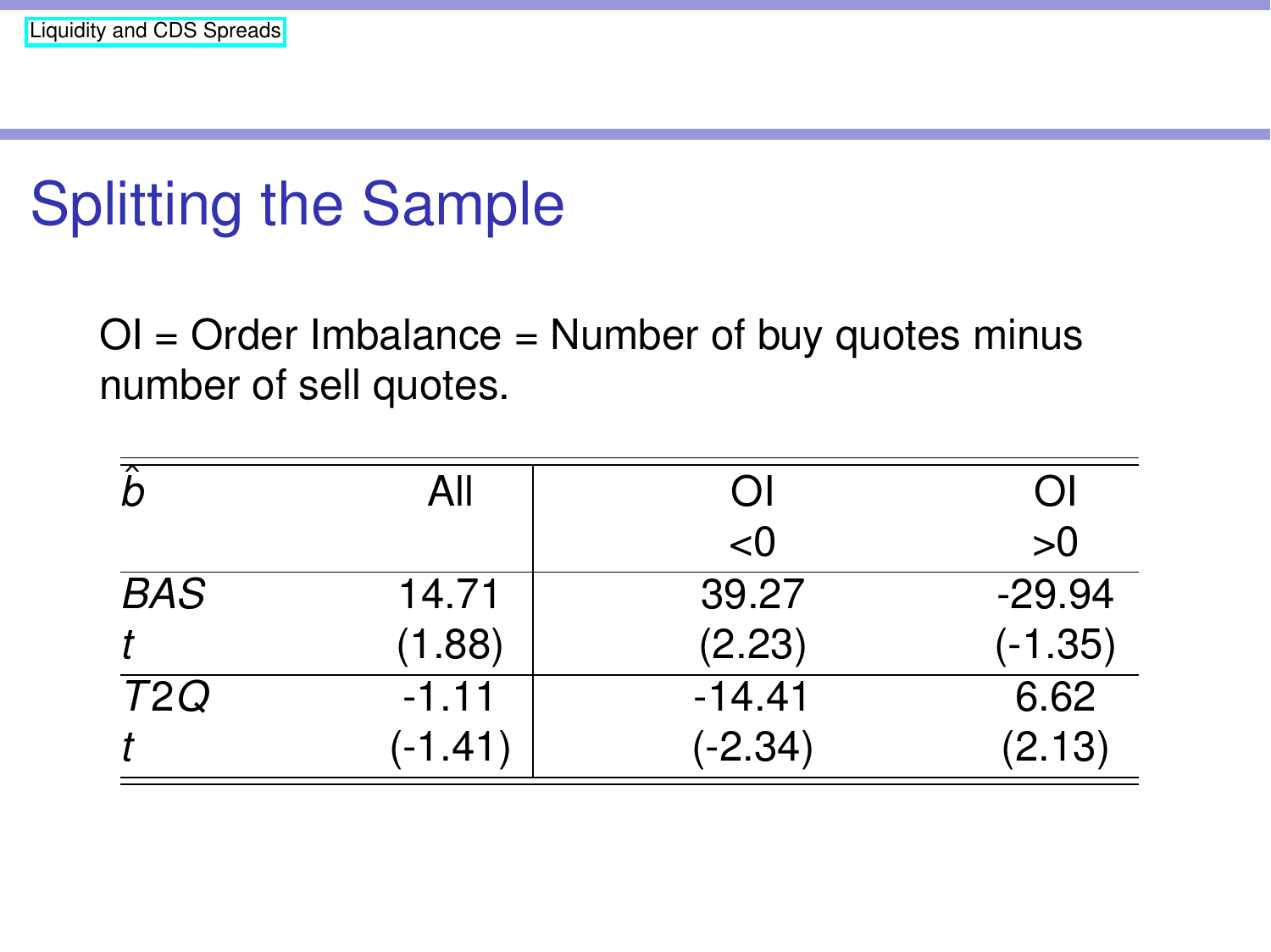# Splitting the Sample

PIN = Probability of Informed Trading

| ?          | All       | <b>PIN</b> | <b>PIN</b> |
|------------|-----------|------------|------------|
|            |           | < 0.25     | >0.25      |
| <b>BAS</b> | 14.71     | 19.09      | $-53.95$   |
|            | (1.88)    | (1.69)     | $(-1.79)$  |
| T2Q        | $-1.11$   | $-7.60$    | 6.99       |
|            | $(-1.41)$ | $(-1.73)$  | (2.00)     |

 $\blacktriangleright$  Are large standard errors due to splitting the sample?

 $\blacktriangleright$  Try an interactive term (i.e.  $T2Q \times PIN$ )?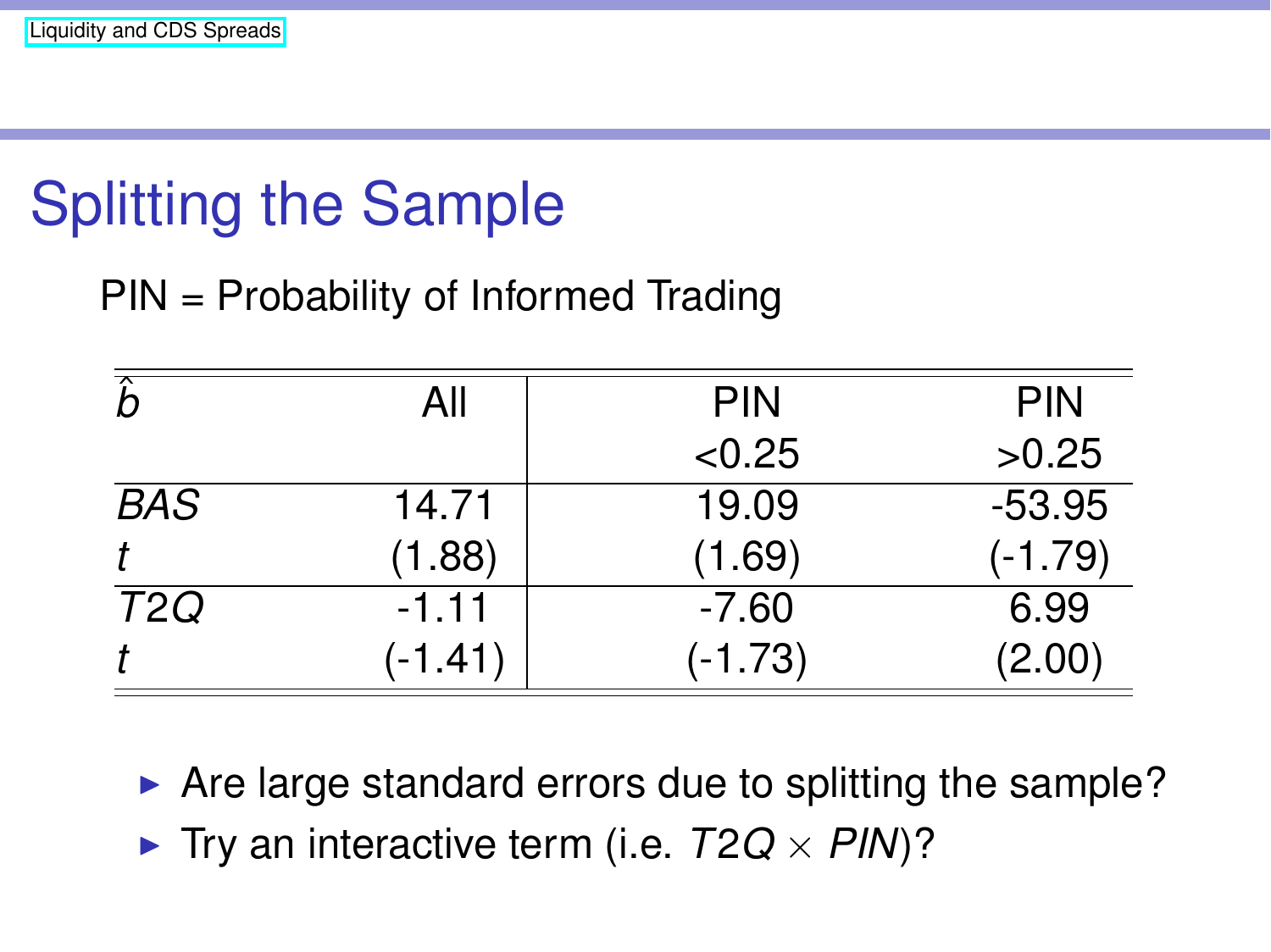### **Suggestions**

Can we characterize the differences between subsamples?

- $\blacktriangleright$  Are we selecting different types of firms, ...
- $\blacktriangleright$  ... or different time periods, ...
- $\blacktriangleright$  ... or both?
- $\blacktriangleright$  Is there a link with the number of banking relationships or with deteriorating credit conditions? (Acharya and Johnson (2007))?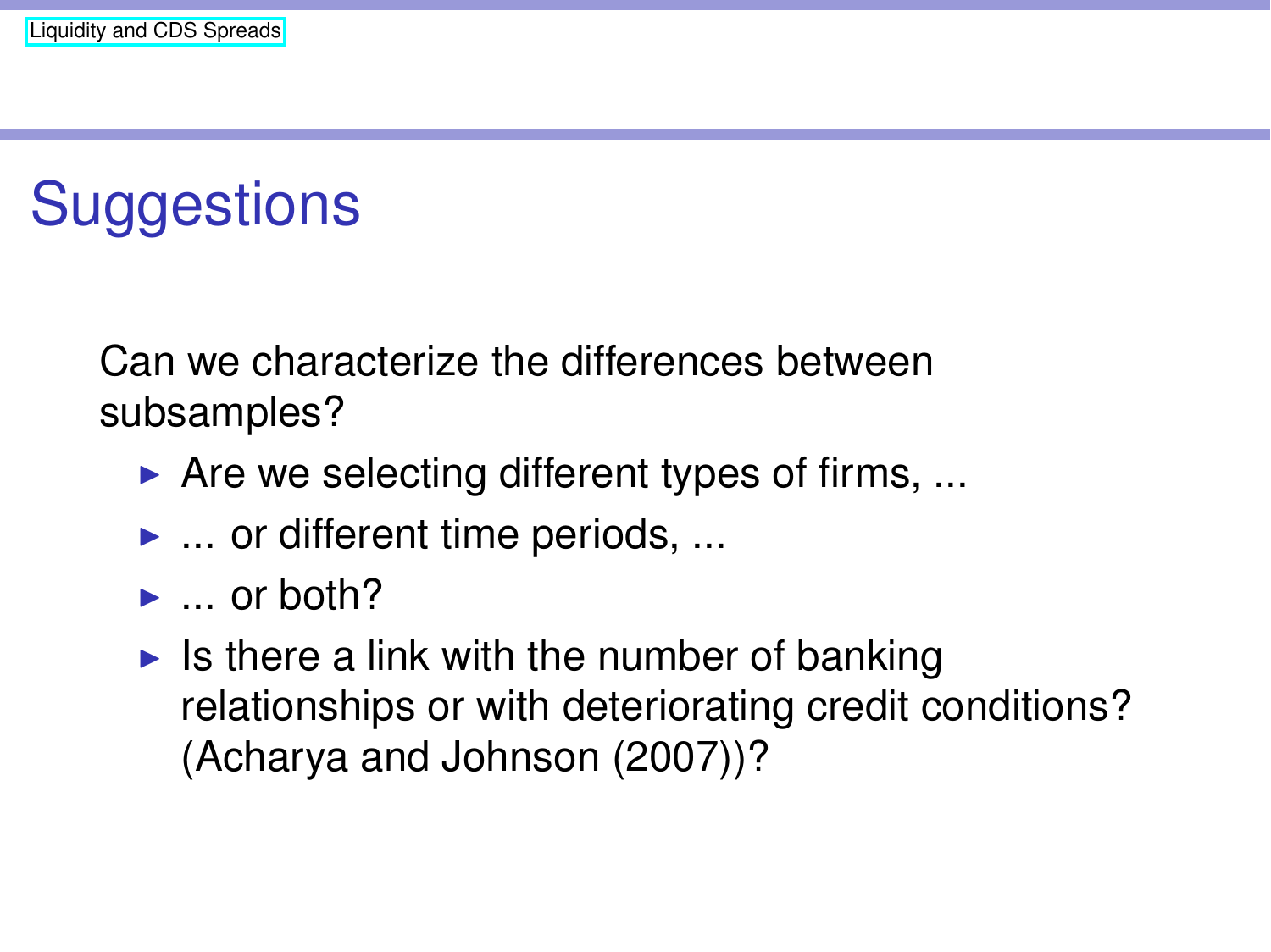### **Suggestions**

Is this the right split?

- $\blacktriangleright$  The authors seek to identify the sources of illiquidity across the liquidity spectrum.
- $\blacktriangleright$  The measure of informed trading is PIN and the measure of matching intensity is T2Q.
- $\triangleright$  Shouldn't we test whether the impact of PIN and T2Q varies across, say, the bid-ask spread spectrum?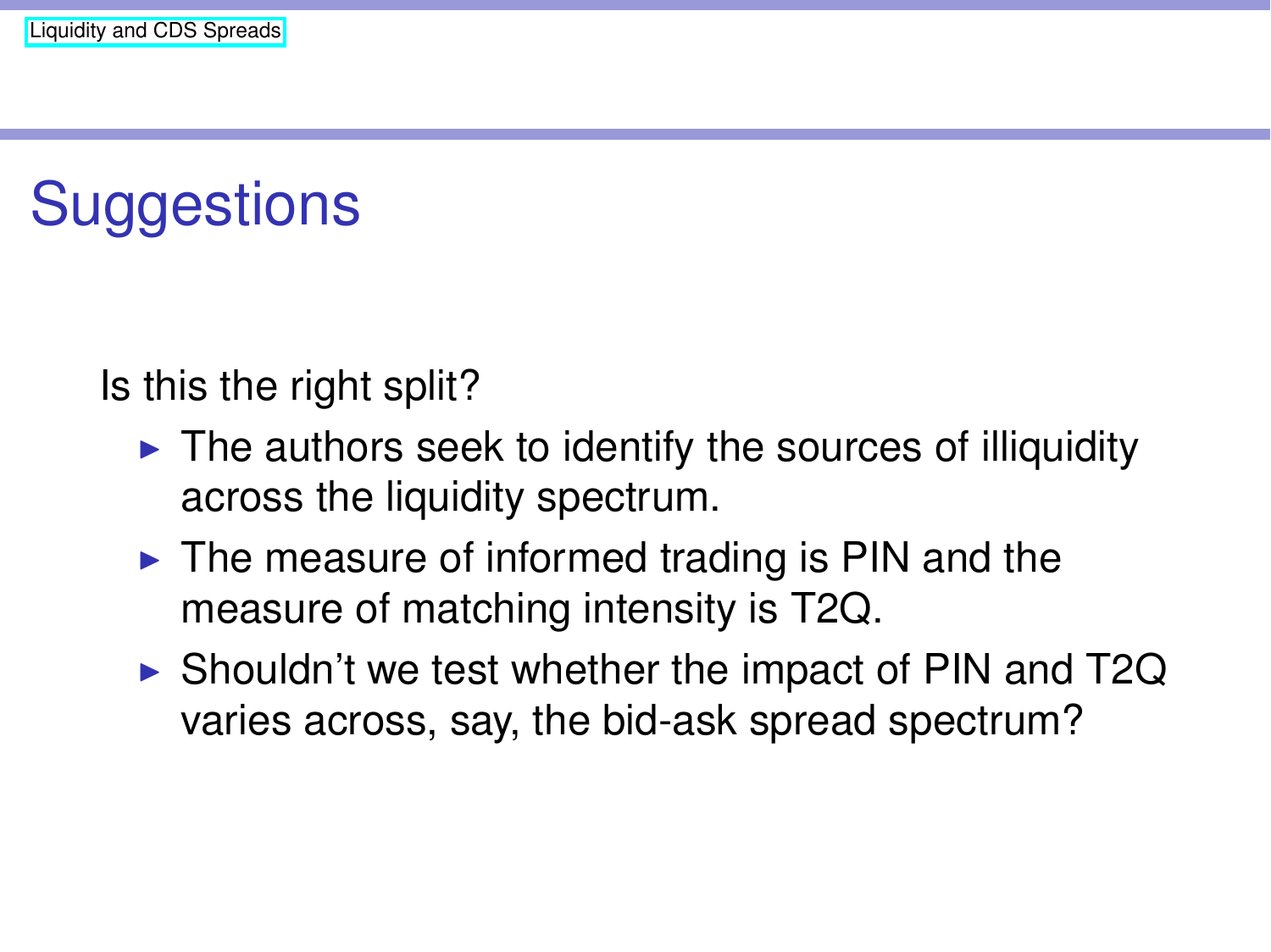#### **Suggestions**

- $\blacktriangleright$  Coefficients for the Volatility-Volume ratio and of the Number of Contracts outstanding are suspiciously large.
- $\blacktriangleright$  How about controls for aggregate factors driving the cross-section of CDS spreads?

 $CDS_{i,t} = a + b \times Liquidity_{i,t} + c \times CreditRisk_{i,t} + Dummy_t + ...$  $d_i \times$  *AggregateFactor*<sub> $t$ </sub> +  $\epsilon_{i,t}$